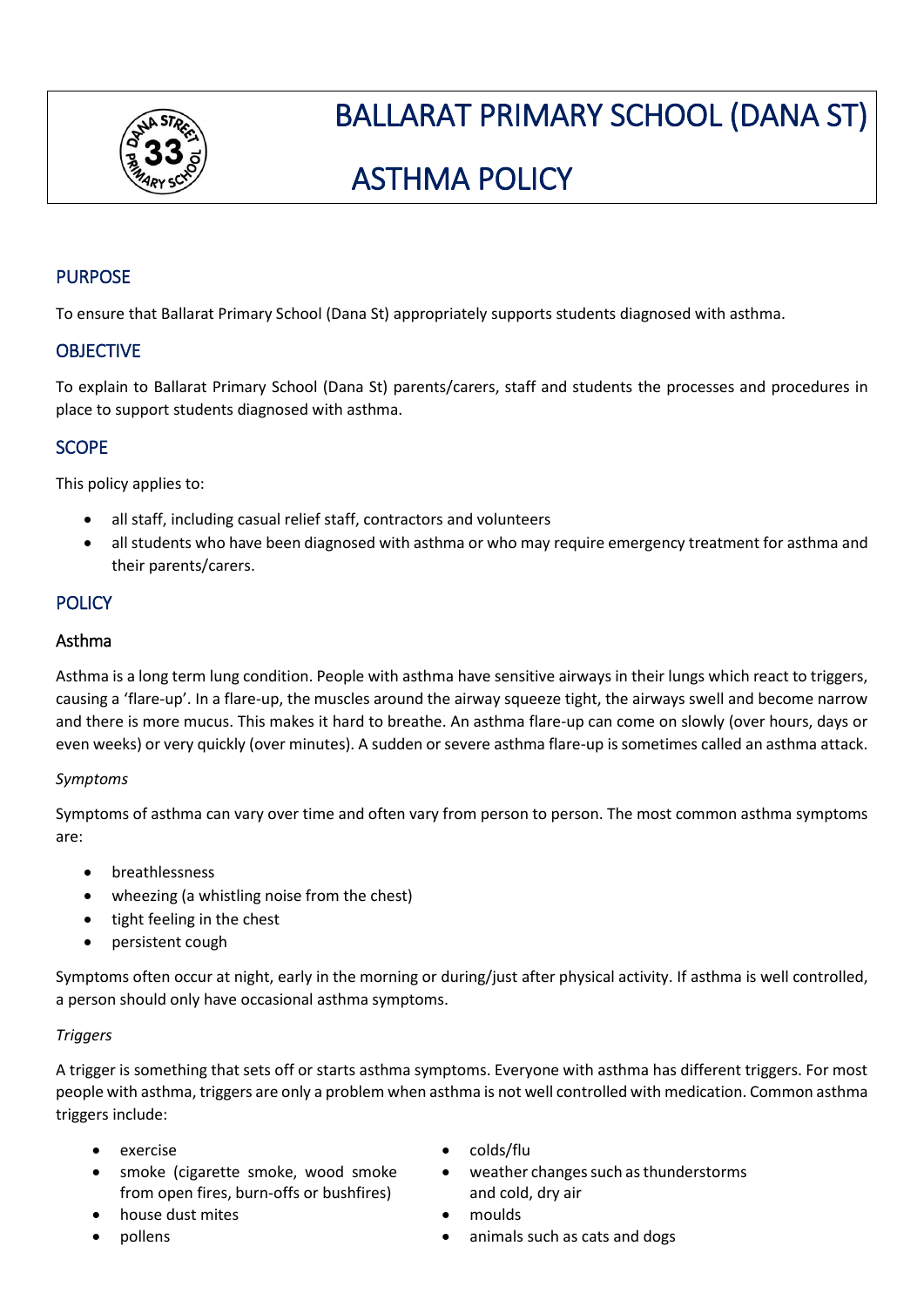- chemicals such as household cleaning products
- 
- deodorants (including perfumes, aftershaves, hair spray and aerosol deodorant sprays)
- food chemicals/additives certain medications (including aspirin and anti-inflammatories)
- laughter or emotions, such as stress

## Asthma management

If a student diagnosed with asthma enrols at Ballarat Primary School (Dana St):

- 1. Parents/carers must provide the school with an Asthma Action Plan which has been completed by the student's medical practitioner. The plan must outline:
	- the prescribed medication taken by the student and when it is to be administered, for example as a pre-medication to exercise or on a regular basis
	- emergency contact details
	- the contact details of the student's medical practitioner
	- the student's known triggers
	- the emergency procedures to be taken in the event of an asthma flare-up or attack.
- 2. Parents/carers should also provide a photo of the student to be included as part of the student's Asthma Action Plan.
- 3. Ballarat Primary School (Dana St) will keep all Asthma Action Plans:
	- In each classroom's Emergency First Aid Box
	- In the First Aid Register located in the Sick Bay
- 4. If a student diagnosed with asthma is going to attend a school camp or excursion, Ballarat Primary School (Dana St) parents/carers are required to provide any updated medical information.
- 5. If a student's asthma condition or treatment requirements change, parent/carers must notify the school and provide an updated Asthma Action Plan.
- 6. At the beginning of each year, parents will be required to provide an updated Asthma Action plan.

## Student asthma kit

All students diagnosed with asthma are required to have a student asthma kit at school which contains:

- their own prescribed reliever medication labelled with the student's name
- a spacer

#### **Student Asthma kits are located in the relevant classroom's First Aid ('E') Box.**

#### Asthma emergency response plan

If a student is:

- having an asthma attack
- difficulty breathing for an unknown cause, even if they are not known to have asthma

School staff will endeavour to follow the Asthma First Aid procedures outlined in the table below. School staff may contact Triple Zero "000" at any time.

| <b>Step</b> | <b>Action</b>                                                                            |
|-------------|------------------------------------------------------------------------------------------|
| 1.          | Sit the person upright                                                                   |
|             | Be calm and reassuring<br>$\bullet$                                                      |
|             | Do not leave them alone<br>$\bullet$                                                     |
|             | Seek assistance from another staff member or reliable student to locate the<br>$\bullet$ |
|             | student's reliever, the Asthma Emergency Kit and the student's Asthma Action             |
|             | Plan (if available).                                                                     |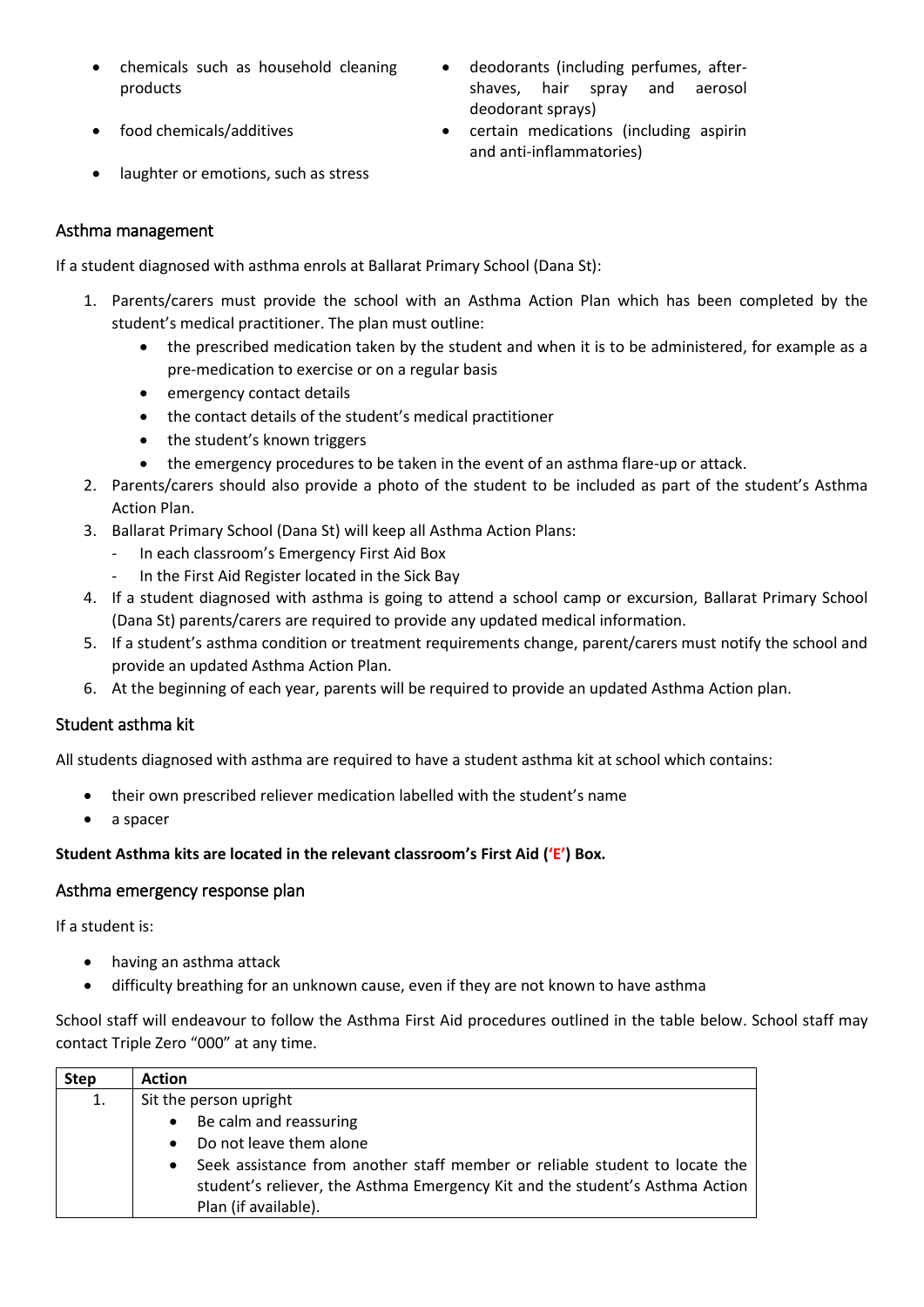|    | If the student's action plan is not immediately available, use the Asthma First<br>Aid as described in Steps 2 to 5. |  |  |  |  |  |  |
|----|----------------------------------------------------------------------------------------------------------------------|--|--|--|--|--|--|
| 2. | Give 4 separate puffs of blue or blue/grey reliever puffer:                                                          |  |  |  |  |  |  |
|    | Shake the puffer                                                                                                     |  |  |  |  |  |  |
|    | Use a spacer if you have one                                                                                         |  |  |  |  |  |  |
|    | Put 1 puff into the spacer                                                                                           |  |  |  |  |  |  |
|    | Take 4 breaths from the spacer                                                                                       |  |  |  |  |  |  |
|    | Remember - Shake, 1 puff, 4 breaths                                                                                  |  |  |  |  |  |  |
| 3. | Wait 4 minutes                                                                                                       |  |  |  |  |  |  |
|    | If there is no improvement, give 4 more separate puffs of blue/grey reliever as                                      |  |  |  |  |  |  |
|    | above                                                                                                                |  |  |  |  |  |  |
|    | (or give 1 more dose of Bricanyl or Symbiocort inhaler)                                                              |  |  |  |  |  |  |
| 4. | If there is still no improvement call Triple Zero "000" and ask for an ambulance.                                    |  |  |  |  |  |  |
|    | Tell the operator the student is having an asthma attack                                                             |  |  |  |  |  |  |
|    | Keep giving 4 separate puffs every 4 minutes until emergency assistance arrives                                      |  |  |  |  |  |  |
|    | (or 1 dose of Bricanyl or Symbicort every 4 minutes - up to 3 doses of Symbicort)                                    |  |  |  |  |  |  |
| 5. | If asthma is relieved after administering Asthma First Aid, stop the treatment and                                   |  |  |  |  |  |  |
|    | observe the student. Notify the student's emergency contact person and record the                                    |  |  |  |  |  |  |
|    | incident                                                                                                             |  |  |  |  |  |  |

Staff will call Triple Zero "000" immediately if:

- the person is not breathing
- if the person's asthma suddenly becomes worse or is not improving
- if the person is having an asthma attack and a reliever is not available
- if they are not sure if it is asthma
- if the person is known to have anaphylaxis

# Training for staff

Ballarat Primary School (Dana St) will arrange the following asthma management training for staff:

| <b>Staff</b>                               | <b>Completed by</b>                                                                                                                                                                         | <b>Course</b>                                                                                                                | Provider                                                         | Cost                                                             | <b>Valid for</b> |
|--------------------------------------------|---------------------------------------------------------------------------------------------------------------------------------------------------------------------------------------------|------------------------------------------------------------------------------------------------------------------------------|------------------------------------------------------------------|------------------------------------------------------------------|------------------|
| General<br><b>Staff</b>                    | School staff with a direct<br>teaching<br>role<br>with<br>affected<br>students<br>by<br>asthma or other school<br>staff directed by the<br>principal after conducting<br>a risk assessment. | Asthma first aid<br>management for<br>education staff<br>(non-accredited)<br>One hour face-to-<br>face or online<br>training | The Asthma<br>Foundation of<br>Victoria                          | Free to all<br>schools                                           | 3 years          |
|                                            | teaching staff<br>All<br>and<br>staff<br>support<br>most<br>training<br>complete<br>on<br>asthma first aid as part of<br>Provide First Aid course                                           | HLTAID003<br>Provide First Aid.                                                                                              | Any RTO that has<br>this course in<br>their scope of<br>practice | Paid by<br><b>Ballarat</b><br><b>Primary School</b><br>(Dana St) | 3 years          |
| Group 2<br><b>Specific</b><br><b>Staff</b> | Staff working with high<br>risk children with a<br>history of severe asthma,<br>or with direct student                                                                                      | Course in Asthma<br>Awareness<br>10760NAT                                                                                    | Any RTO that has<br>this course in their<br>scope of practice    | Paid by<br><b>Ballarat</b>                                       | 3 years          |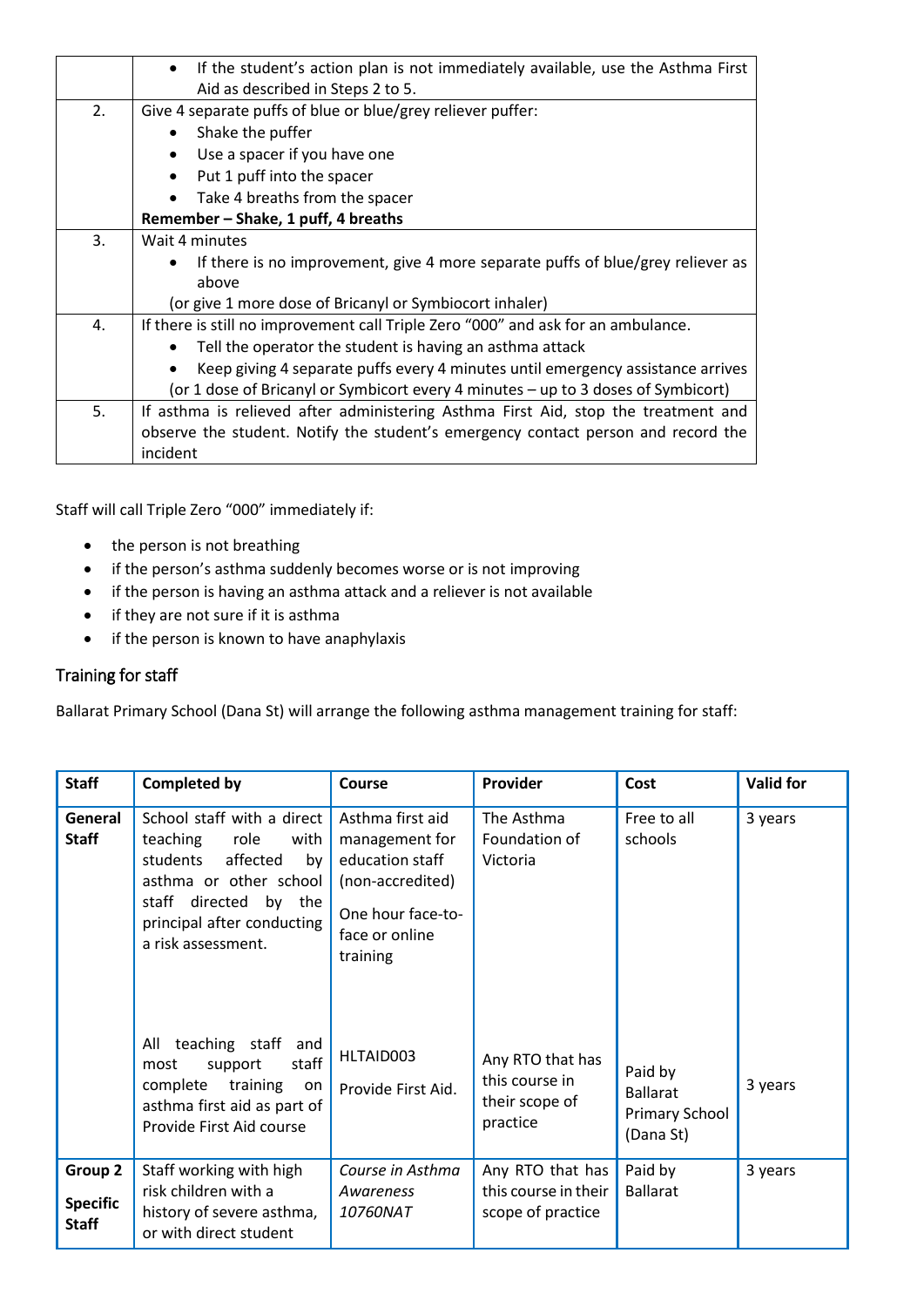| wellbeing responsibility,<br>(including nurses,<br>PE/sport teachers, first<br>aid and school staff<br>attending camp) | OR<br>Course in the<br>management of<br>Asthma Risks and<br>Emergencies in<br>the Workplace<br>22556VIC | <b>Primary School</b><br>(Dana St) |  |
|------------------------------------------------------------------------------------------------------------------------|---------------------------------------------------------------------------------------------------------|------------------------------------|--|
|                                                                                                                        | (accredited)                                                                                            |                                    |  |

Ballarat Primary School (Dana St) will also conduct an annual briefing for staff on:

- the procedures outlined in this policy
- the causes, symptoms and treatment of asthma
- identities of the students diagnosed with asthma
- how to use a puffer and spacer
- the location of:
	- o the Asthma Emergency Kits
	- o asthma medication which has been provided by parents for student use.

Ballarat Primary School (Dana St) will also provide this policy to casual relief staff and volunteers who will be working with students, and may also provide a briefing if the principal decides it is necessary depending on the nature of the work being performed.

### Asthma Emergency Kit

Ballarat Primary School (Dana St) will provide and maintain at least three Asthma Emergency Kits. One kit will be kept on school premises in the first aid room and there are two in the mobile kits kit for activities camps and excursions.

The Asthma Emergency Kit will contain:

- at least 1 blue or blue/grey reliever medication such as Airomir, Admol or Ventolin
- at least 2 spacer devices (for single person use only) to assist with effective inhalation of the blue or blue/grey reliever medication (Ballarat Primary School (Dana St) will ensure spare spacers are available as replacements).
- clear written instructions on Asthma First Aid, including:
	- o how to use the medication and spacer devices
	- o steps to be taken in treating an asthma attack
- A record sheet/log for recording the details of an asthma first aid incident, such as the number of puffs administered

Kelly Kosloff and Sam Bell will monitor and maintain the Asthma Emergency Kits. They will:

- ensure all contents are maintained and replaced where necessary
- regularly check the expiry date on the canisters of the blue or blue/grey reliever puffers and place them if they have expired or a low on doses
- replace spacers in the Kits after each use (spacers are single-person use only)
- dispose of any previously used spacers.

The blue or blue/grey reliever medication in the Asthma Emergency Kits may be used by more than one student as long as they are used with a spacer. If the devices come into contact with someone's mouth, they will not be used again and will be replaced.

After each use of a blue or blue/grey reliever (with a spacer):

- remove the metal canister from the puffer (do not wash the canister)
- wash the plastic casing